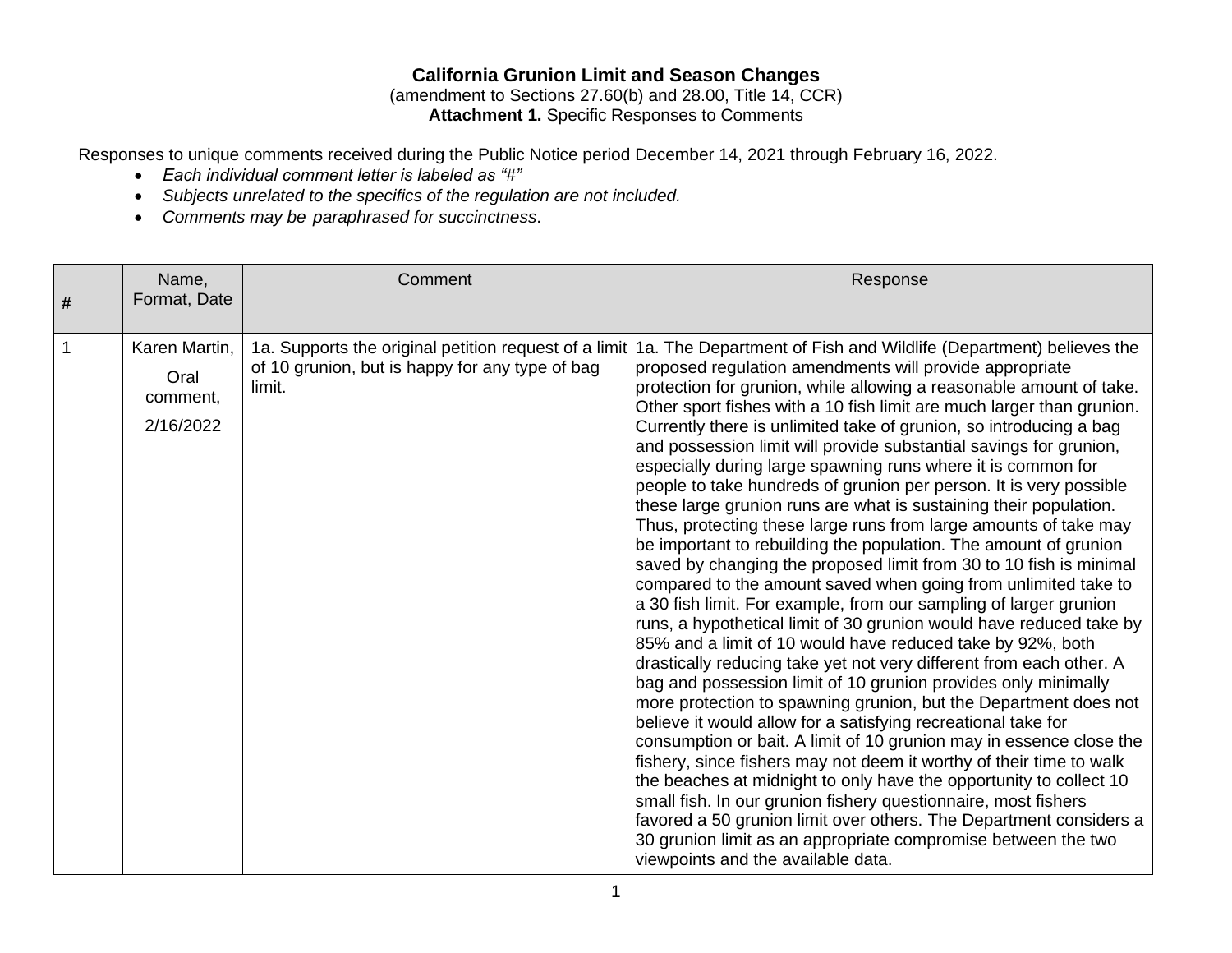| #              | Name,<br>Format, Date                               | Comment                                                                                                                                                                                                                                                                                                                                                                                                                                                                                                                                                                                   | Response                                                                                                                                                                                                         |
|----------------|-----------------------------------------------------|-------------------------------------------------------------------------------------------------------------------------------------------------------------------------------------------------------------------------------------------------------------------------------------------------------------------------------------------------------------------------------------------------------------------------------------------------------------------------------------------------------------------------------------------------------------------------------------------|------------------------------------------------------------------------------------------------------------------------------------------------------------------------------------------------------------------|
| 1. cont        | Karen Martin,<br>Oral<br>comment,<br>2/16/2022      | b. Supports the original petition request of June<br>closure.<br>c. Stated multiple facts about the life history of<br>grunion.                                                                                                                                                                                                                                                                                                                                                                                                                                                           | b. Adding June to the seasonal closure is part of the Department's<br>recommendation.<br>c. Comment noted.                                                                                                       |
| $\overline{2}$ | Melissa<br>Studer,<br>Oral<br>comment,<br>2/16/2022 | 2a. Supports June closure, and still supports<br>bag limit of 10 grunion per person, but is also<br>happy for any bag limit.<br>b. Expansive grunion runs are becoming less<br>and less common, which is why better<br>protection for this vulnerable species is needed.                                                                                                                                                                                                                                                                                                                  | 2a. See responses 1a and 1b.<br>b. Comment noted.                                                                                                                                                                |
| 3              | Geoff<br>Shester,<br>Oral<br>comment,<br>2/16/2022  | 3a. Supports a limit of 10 grunion and adding<br>June to the closure.<br>b. Grunion are an important forage species in<br>the Southern California ecosystem. They are<br>orders of magnitude less abundant than other<br>similar sized forage fish like anchovies,<br>topsmelt, sardines, etc.<br>c. The Commission's Forage Species Policy is<br>intended to be precautionary and recognize the<br>importance of forage species in the ecosystem<br>and be responsive to declines. Grunion stock is<br>in decline and many of the runs are in the<br>hundreds and not thousands anymore. | 3a. See responses 1a and 1b.<br>b. Comment noted.<br>c. Comment noted.                                                                                                                                           |
| 4              | Alex M,<br>Oral<br>comment,<br>2/16/2022            | 4a. Supports a limit of 10 grunion and adding<br>June to the closure.<br>b. The data presented was for W3 conditions,<br>but the vast majority of runs are much smaller<br>than those conditions. Grunion populations are<br>spread out and lead to smaller runs.                                                                                                                                                                                                                                                                                                                         | 4a. See response 1a and 1b.<br>b. This statement is incorrect. During the height of the spawning<br>season, the beaches that are consistently monitored have more<br>than half of their runs as a W3 or greater. |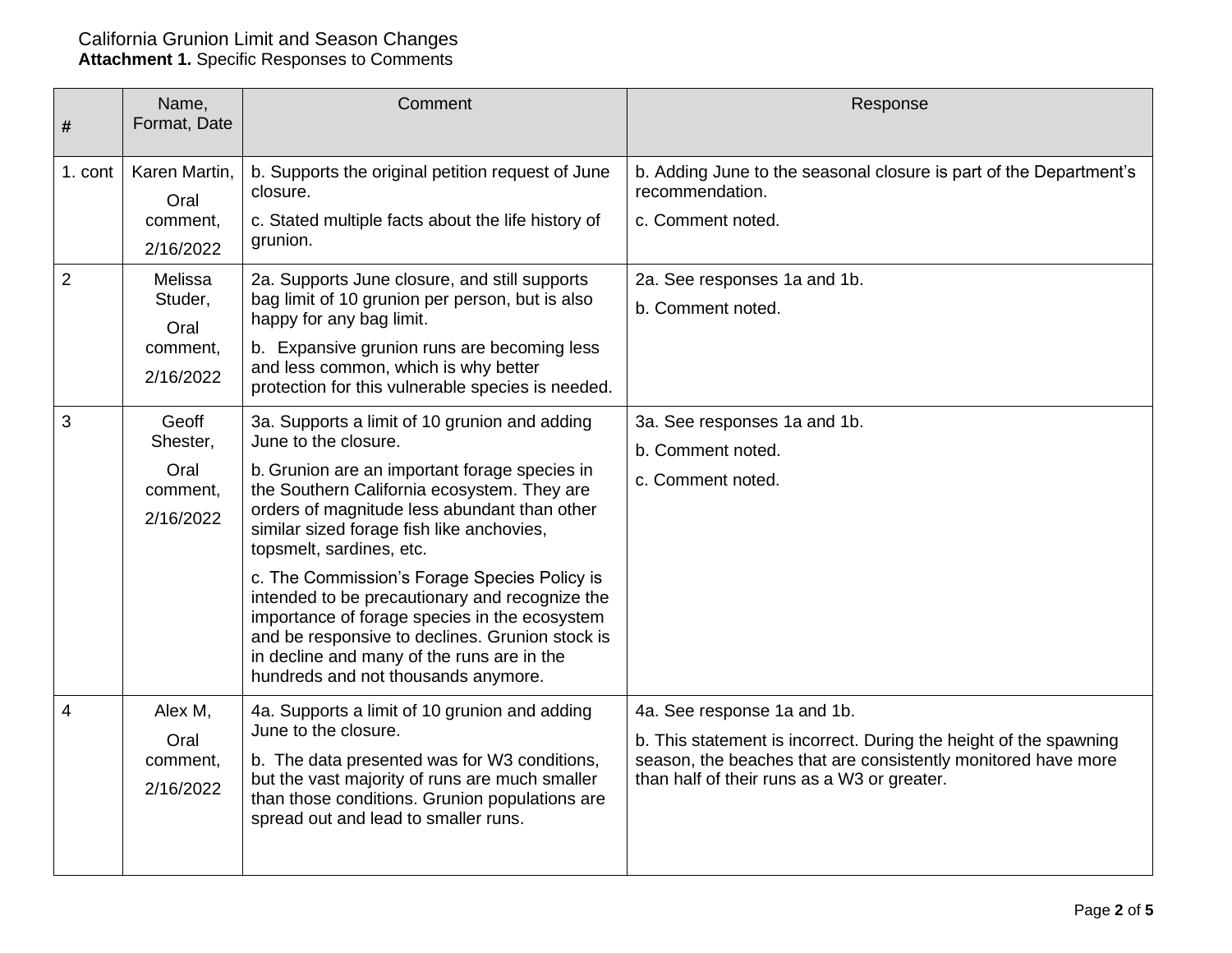| # | Name,<br>Format, Date         | Comment                                                                                                                                                                                                                                                                        | Response                                                                                                                                                                                                                                                                                                                                                                                                                                                                                                                                                                                                                                                                                                                                                                                                                                                                                                                                                   |
|---|-------------------------------|--------------------------------------------------------------------------------------------------------------------------------------------------------------------------------------------------------------------------------------------------------------------------------|------------------------------------------------------------------------------------------------------------------------------------------------------------------------------------------------------------------------------------------------------------------------------------------------------------------------------------------------------------------------------------------------------------------------------------------------------------------------------------------------------------------------------------------------------------------------------------------------------------------------------------------------------------------------------------------------------------------------------------------------------------------------------------------------------------------------------------------------------------------------------------------------------------------------------------------------------------|
|   |                               |                                                                                                                                                                                                                                                                                |                                                                                                                                                                                                                                                                                                                                                                                                                                                                                                                                                                                                                                                                                                                                                                                                                                                                                                                                                            |
| 5 | Bill Varney,                  | 5a. Supports a bag limit of 50 grunion.                                                                                                                                                                                                                                        | 5a. The Department believes the proposed regulation amendments                                                                                                                                                                                                                                                                                                                                                                                                                                                                                                                                                                                                                                                                                                                                                                                                                                                                                             |
|   | Oral<br>comment,<br>2/16/2022 | b. Asks to not add the additional June closure.<br>Current restrictions and closures in Santa<br>Monica to Newport (with a few exceptions in<br>between) are closed with defacto closures from<br>10pm to sunrise every day, these are already in<br>place to protect grunion. | will provide appropriate protection for grunion while allowing a<br>reasonable amount of take. While a 50 grunion limit is favored by<br>the fishing community, the Department recommends a more<br>conservative limit of 30 grunion. Additionally, the Department<br>believes a 30 grunion limit is an appropriate compromise between<br>the two viewpoints and the available data. See response 1a for<br>more information.<br>b. In 1927, this same three-month closure allowed for the grunion<br>population to rebound by 1949. Protecting grunion during the peak<br>three months of the spawning season may be important to<br>rebuilding the population. Despite the combination of potential<br>beach closures, there are still instances of very large amounts of<br>take, and the proposed amendments provide a balanced response<br>to this population decline by preventing over harvesting while<br>allowing a satisfying recreational take. |
|   |                               | c. To his knowledge, there is no publicly funded<br>science done on grunion.                                                                                                                                                                                                   |                                                                                                                                                                                                                                                                                                                                                                                                                                                                                                                                                                                                                                                                                                                                                                                                                                                                                                                                                            |
|   |                               | d. Data used by the Department comes from<br>Grunion Greeters, a nonscientific organization.                                                                                                                                                                                   |                                                                                                                                                                                                                                                                                                                                                                                                                                                                                                                                                                                                                                                                                                                                                                                                                                                                                                                                                            |
|   |                               | e. Asks to implement report cards, which are<br>currently used for lobster.                                                                                                                                                                                                    |                                                                                                                                                                                                                                                                                                                                                                                                                                                                                                                                                                                                                                                                                                                                                                                                                                                                                                                                                            |
|   |                               |                                                                                                                                                                                                                                                                                | c. The Grunion Greeters have received grants from both state and<br>federal agencies.                                                                                                                                                                                                                                                                                                                                                                                                                                                                                                                                                                                                                                                                                                                                                                                                                                                                      |
|   |                               |                                                                                                                                                                                                                                                                                | d. Comment noted.                                                                                                                                                                                                                                                                                                                                                                                                                                                                                                                                                                                                                                                                                                                                                                                                                                                                                                                                          |
|   |                               |                                                                                                                                                                                                                                                                                | e. While report cards may be a good method for obtaining<br>information about a fishery, they can also be very inaccurate. The<br>Department does not believe they are an appropriate tool for<br>grunion. Many grunion fishers are subsistence fishers and may not<br>be able to afford the fee associated with the card. Additionally, the<br>Department would incur costs associated with the implementation<br>and enforcement of report cards.                                                                                                                                                                                                                                                                                                                                                                                                                                                                                                        |
| 6 | Devin O,                      | 6a. Supports a limit of 30 grunion.                                                                                                                                                                                                                                            | 6a. Supports the Department's limit recommendation.                                                                                                                                                                                                                                                                                                                                                                                                                                                                                                                                                                                                                                                                                                                                                                                                                                                                                                        |
|   | Oral<br>comment,<br>2/16/2022 | b. Does not support June closure. The June<br>closure occurs right at one of the most<br>productive months. By closing June the fishery<br>is really going to be hampered since the fishery<br>is only open when they are least productive.                                    | b. See response 5b.                                                                                                                                                                                                                                                                                                                                                                                                                                                                                                                                                                                                                                                                                                                                                                                                                                                                                                                                        |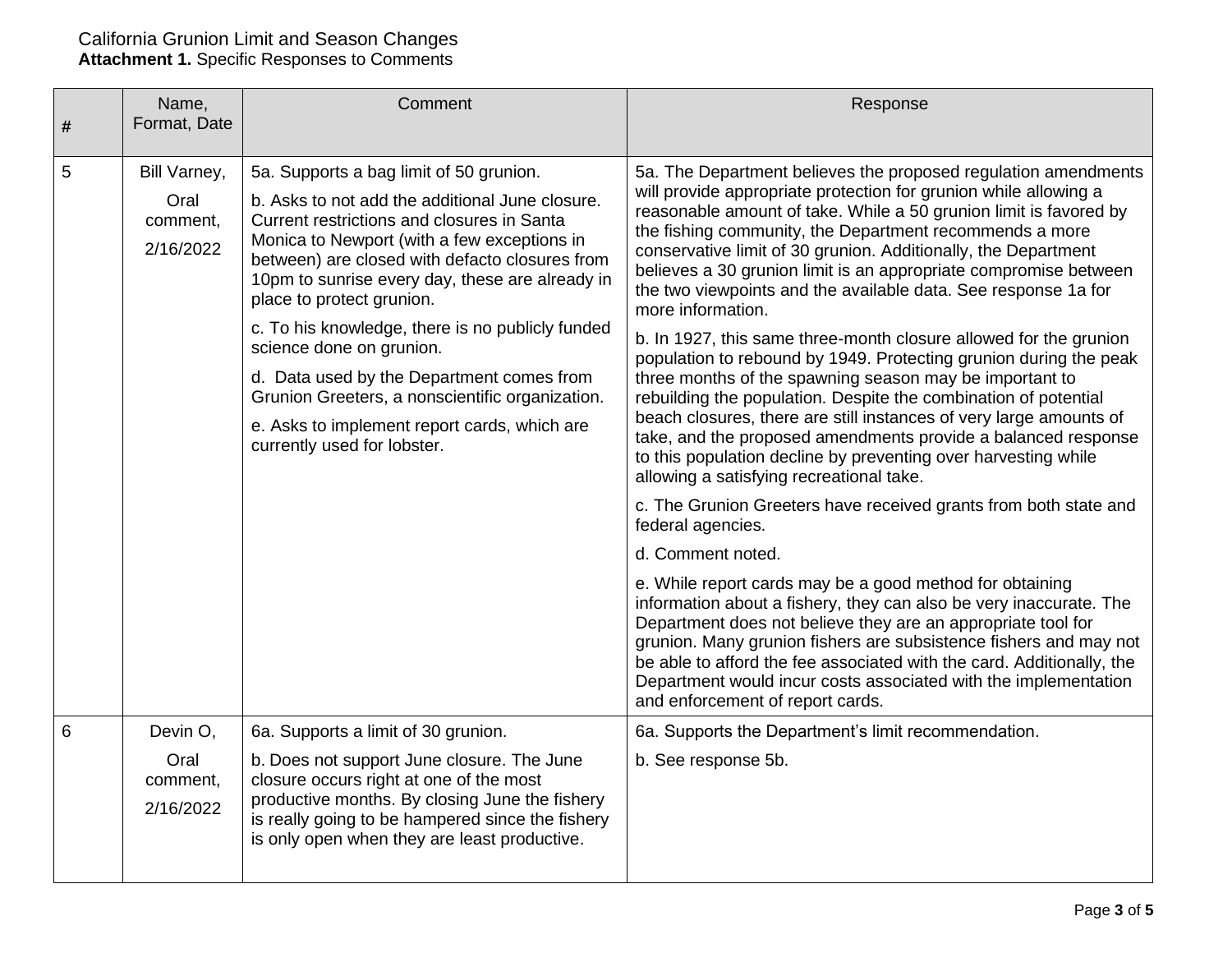| #              | Name,<br>Format, Date                                       | Comment                                                                                                                                                                                                                                                                                                                                                                                                                                                                                                                           | Response                                                                                                                                                                                                                                                                                                                                                                                                                                                                                                                                                                                  |
|----------------|-------------------------------------------------------------|-----------------------------------------------------------------------------------------------------------------------------------------------------------------------------------------------------------------------------------------------------------------------------------------------------------------------------------------------------------------------------------------------------------------------------------------------------------------------------------------------------------------------------------|-------------------------------------------------------------------------------------------------------------------------------------------------------------------------------------------------------------------------------------------------------------------------------------------------------------------------------------------------------------------------------------------------------------------------------------------------------------------------------------------------------------------------------------------------------------------------------------------|
| 6. cont        | Devin O,<br>Oral<br>comment,<br>2/16/2022                   | 6c. Supports the idea of a report card, and more<br>research to be done.                                                                                                                                                                                                                                                                                                                                                                                                                                                          | 6c. See response 5e.                                                                                                                                                                                                                                                                                                                                                                                                                                                                                                                                                                      |
| $\overline{7}$ | Karen Martin,<br>Written<br>comment,<br>2/03/2022           | 7a. Supports a limit for grunion and adding June<br>to the closure.<br>b. Multiple facts about the life history of grunion<br>and history of the fishery and regulations.                                                                                                                                                                                                                                                                                                                                                         | 7a. Supports the Department's recommendations.<br>b. Comment noted.                                                                                                                                                                                                                                                                                                                                                                                                                                                                                                                       |
| 8              | <b>Robert N</b><br>Lea,<br>Written<br>comment,<br>2/03/2022 | 8a. Supports a limit for grunion and thinks 25<br>grunion is a good limit.<br>b. Supports adding June to the closure.<br>c. Conservation of California's natural resources<br>is a mandate that scientists take seriously.                                                                                                                                                                                                                                                                                                        | 8a. See responses 1a. Additionally, a limit of 25 grunion is very<br>similar to the Department's recommendation.<br>b. See responses 1b.<br>c. Comment noted.                                                                                                                                                                                                                                                                                                                                                                                                                             |
| 9              | Bill Varney,<br>Written<br>comment,<br>12/14/2021           | 9a. Supports a limit of 50 grunion and does not<br>want June added to the closure.<br>b. Author of surf fishing books and more than<br>400 published articles about surf fishing.<br>c. ICES Journal of Marine Science's article:<br>"Population trends of beach-spawning California<br>grunion Leuresthes tenuis monitored by citizen<br>scientists," is inaccurate and not a scientific<br>study. Decisions about the management of this<br>resource should not be solely based upon<br>"observations" of the Grunion Greeters. | 9a. See responses 5a and 5b.<br>b. Comment noted.<br>c. While the commentor may disagree with the findings and<br>methods used in this study, it is published in a peer reviewed<br>scientific journal. This means other scientists who have knowledge<br>in this field critically assessed the author's work for technical and<br>scientific quality and accuracy. Additionally, this is the only<br>published study that documents the abundance of grunion, and is<br>thus the best available science we have, so the Department deems<br>it valid for use in this regulatory process. |